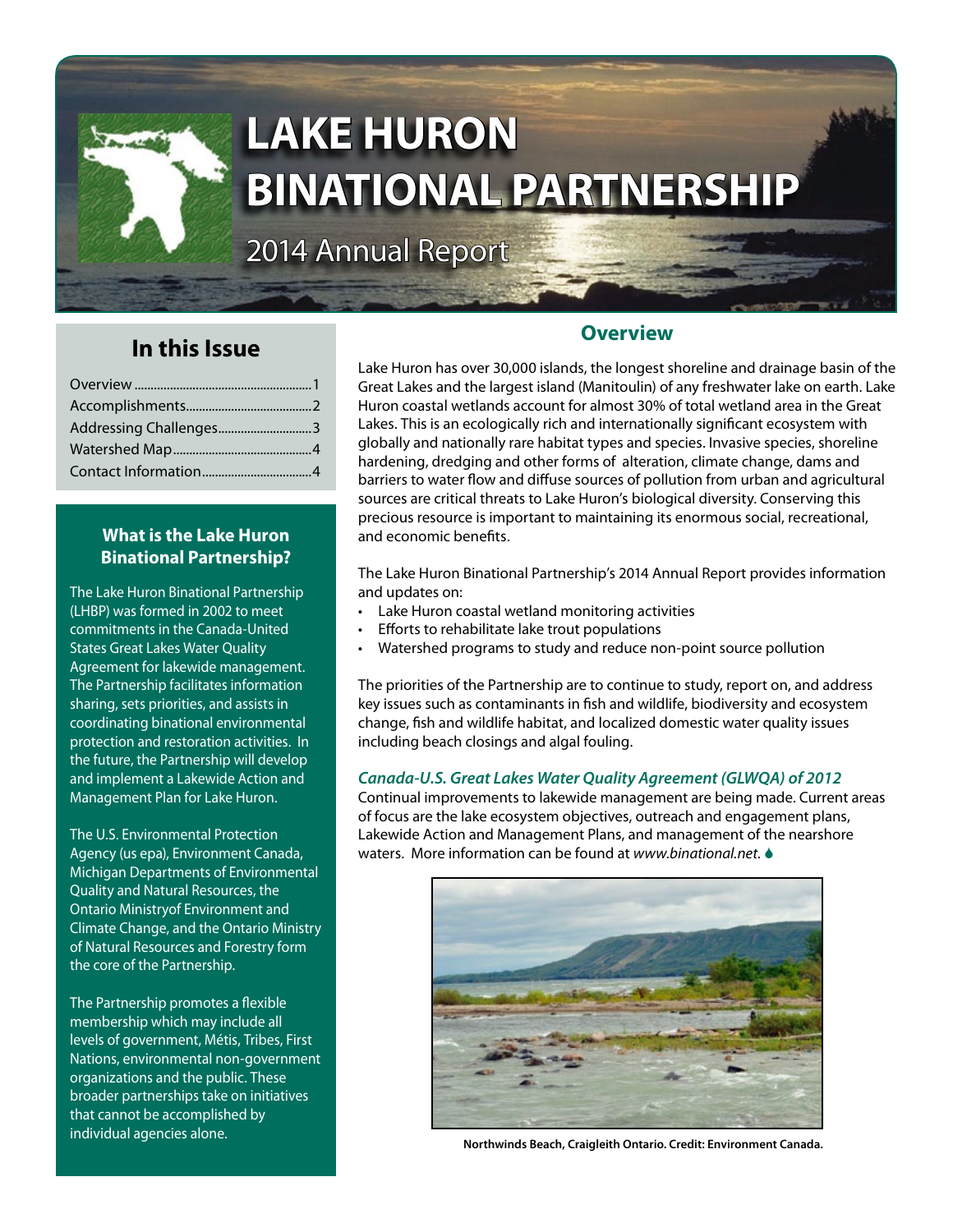

**LAKE HURON BINATIONAL PARTNERSHIP**

2014 Annual Report

## **Accomplishments**

## *Monitoring Coastal Wetlands*

Over the last four years, the Great Lakes Coastal Wetland Consortium and 11 partners from government, academia, and environmental organizations have been assessing wetland health in all five Great Lakes. To complete this five-year project, one more year of sampling and analysis is planned, followed by an assessment of wetland health and changes over time. The Consortium will also develop a website to provide information on each wetland sampled.

Monitoring, protecting and restoring coastal wetlands are priorities of the *Lake Huron Binational Biodiversity Conservation Strategy*. Information will be used to evaluate the success of wetland restoration projects and to prioritize future conservation efforts.

## *Rehabilitating Lake Trout Populations and Habitat*

Conserving populations of native fish species such as lake trout, and their habitats, is a priority for LHBP partners.

Recently, lake trout have been showing signs of significant improvement. In 2013, a revised *Lake Trout Rehabilitation Plan* for Ontario waters was released that responds to calls for a reduction or halt to stocking in several locations, and recommends stocking only strains that reproduce most successfully in the wild. In the U.S. waters of Lake Huron's main basin, signs of lake trout recovery are even more convincing, prompting similar consideration of reduced stocking.



**Lake Trout Spawning Reef at Thunder Bay, Michigan. Credit: Courtesy of Wayne Lusardi, Michigan Department of Natural Resources, Thunder Bay Underwater Preserve.**

Recent monitoring of specially-built reefs near Thunder Bay, MI shows that the number of spawning wild lake trout using the site increased rapidly in 2012 and 2013. The complex of 28 new reefs totals 1.5 acres (0.61 ha) and was constructed between 2009 and 2011. Invasive mussels have also been slow to colonize the reefs. These findings may help to inform ongoing efforts to create artificial spawning habitats for other species, or at other locations in Lake Huron and Georgian Bay.

## *Reducing Non-Point Sources of Pollution*

Reducing non-point sources of pollution is a priority for LHBP partners, and agencies and local participants are working together to address the issue in both Canada and the United States. In Canada, over the past thirty years, there has been a significant increase in the presence and amount of algae visible in nearshore areas throughout the southeast shore.



**Stream rehabilitation project. Credit: Ontario Ministry of the Environment and Climate Change.**

Now in its fourth year, the *Healthy Lake Huron – Clean Waters, Clean Beaches Initiative* is continuing to address the problem between Sarnia and Tobermory. So far, work completed in five priority watersheds has included: septic system inspection and improvement, tree planting, retirement of fragile agricultural lands, and planting streamside buffers. Over 200,000 trees have been planted in the Pine River watershed alone. Berms have been constructed and cover crops planted to reduce soil erosion from farms. Water quality monitoring and research continues to pinpoint sources of non-point source pollution and measure the effectiveness of management practices. One highlight of the project's outreach activities is the completion of a new video: *<http://ruralstormwater.com/page.php?page=videos>*.

In the United States, there have been significant investments in restoration activities at Saginaw Bay, MI, including the allocation of over US\$10 million from the US EPA's Great Lakes Restoration Initiative (GLRI). More information is needed on the relationship between land-based conservation actions and the local river and bay ecosystems, in order to identify the best nutrient reduction approach. This is the goal of the Saginaw Bay Optimization Decision Tool, which is developing a science-based, system-wide integrated framework to help guide investments in nutrient management practices and restoration projects. A major component of the project is the development of priorities to guide conservation practice selection and locations. For more information, go to: *<http://graham.umich.edu/media/files/watercenter-tier2-karpovich.pdf>*.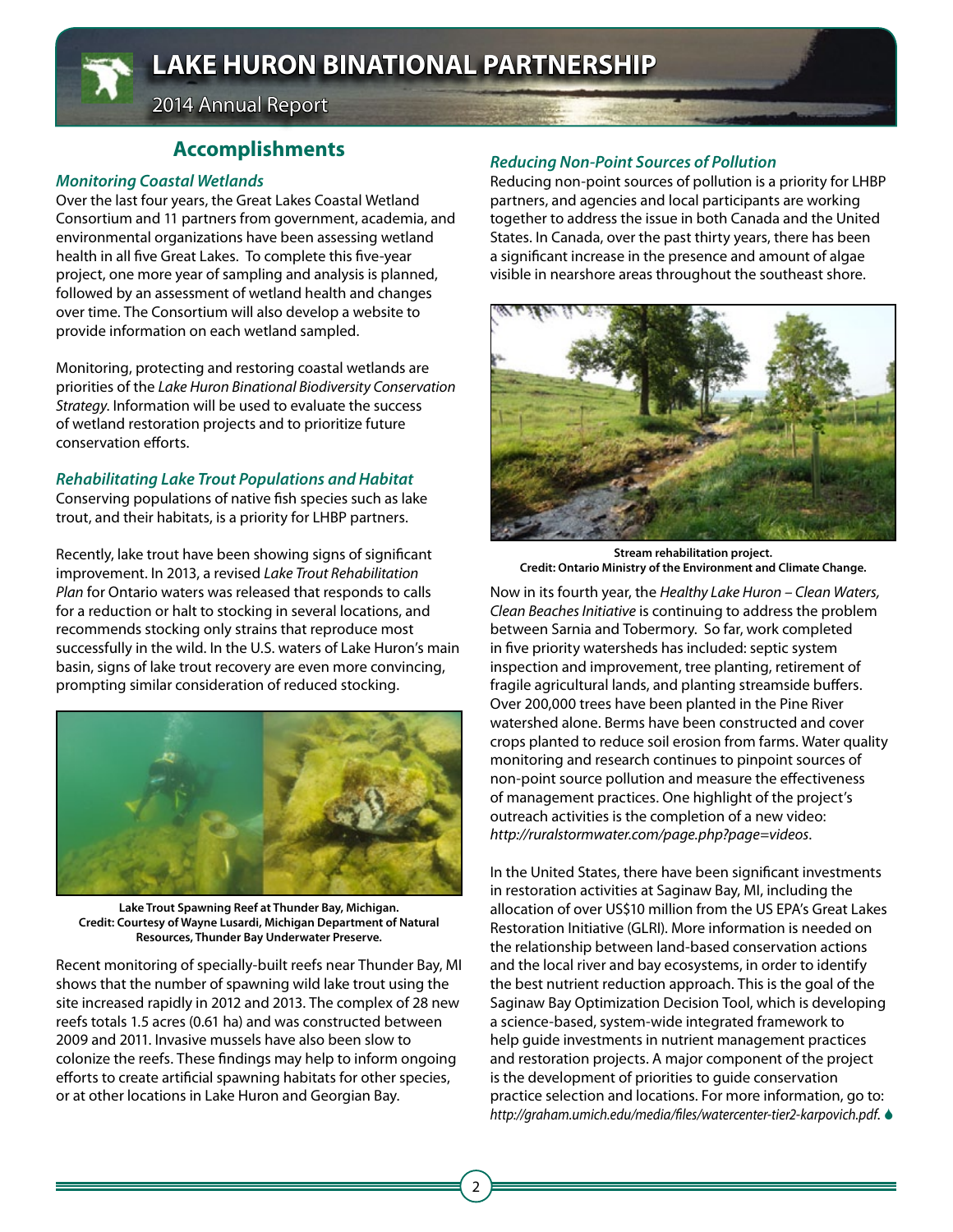

## **Addressing Challenges**

#### *Invasive Mussels Affect Nutrient Cycling*

Invasive quagga and zebra mussels have caused profound changes to water quality and the aquatic food web, even without significant changes in nutrient inputs from point and non-point sources. The relationship between invasive mussels and nutrient cycling is not fully understood, but scientists believe that mussels are trapping nutrients on the lake bottom – making them unavailable to many forms of aquatic life. This severely limits the overall productivity of the lake, greatly alters nutrient cycling, and affects the fish community.

To better understand how mussels impact nutrient cycling, a major study was done during the 2012 Lake Huron Cooperative Science and Monitoring Initiative (CSMI). Results show that nutrient levels declined to low levels from offshore waters to the shallow nearshore zone. The decrease was most evident during the spring and is linked with declines in plankton abundance. This is important because the spring is a critical time for growth and survival of many juvenile and prey fish, and plankton is their main food source.

Fisheries studies by Michigan resource management agencies show sharp declines in whitefish reproduction in the nearshore waters since 1995 – a grave concern to commercial fisheries. A major challenge is to identify and implement measures that promote the growth of native species, while minimizing (or ideally avoiding) benefits to nuisance or invasive species.

To further understand nutrient cycling and the impacts of invasive species on the food web, the Lake Huron Binational Partnership will assemble and summarize the findings of scientific studies to date and organize a workshop in 2015 to discuss key information gaps and identify science and monitoring priorities for the 2017 year of intensive study.

#### *Saginaw Bay Muck Integrated Assessment*

In several regions of the Great Lakes, including Saginaw Bay, Michigan, the proliferation of organic debris or "muck" has been negatively affecting water quality and the local economy. Excess nutrient loads are likely a significant contributor to the problem. Through the Integrated Assessment Framework, a team of researchers and state/ federal agencies will work together to summarize current state of knowledge on the causes and negative impacts of muck on the shores of Saginaw Bay. Researchers will also assess the public perception of muck-related issues and identify a series of management actions to address the impact. The results of the assessment will also provide stakeholders with a shared understanding of the current state of knowledge related to muck and the options for effectively managing its impacts.

## **St. Mary's River Update**

2014 Annual Report

The St. Mary's River is a Great Lakes Area of Concern (AOC), or location that has experienced environmental degradation. Several beneficial use impairments (BUIs) exist in the River, such as bird and animal deformities and degradation of aesthetics. Recently there has been significant progress in understanding the current condition and management needs to restore these BUIs in both Canadian and U.S. sections of the AOC.

On the Canadian side, the results of a three-year wildlife health assessment by Environment Canada looked at gull and tern chicks. Findings show little evidence of deformities and reproductive impairments that were caused by contaminants.

On the U.S. side, fish and wildlife deformities were no longer an issue and the aesthetic condition of the River improved to the extent that they were removed from the U.S. list of BUIs in early 2014. In that same year, additional actions to advance the restoration of the St. Marys River included: analysis of management options for contaminated sediment; water quality surveys to evaluate aesthetics and eutrophication/undesirable algae; a study on agricultural impacts on water quality; completion of a bird population study, and several fish studies (tumours, population dynamics, and fish contaminant levels).

The National Oceanic and Atmospheric Administration is overseeing the design and implementation of a habitat restoration project that will restore historic fish habitat to an area known as 'Little Rapids' on the U.S. side of the river. When completed, this US\$5.9 million dollar Great Lakes Restoration Initiative project will allow the removal of degradation of fish and wildlife populations and the loss of fish & wildlife habitat to be removed from the U.S. list of BUIs.